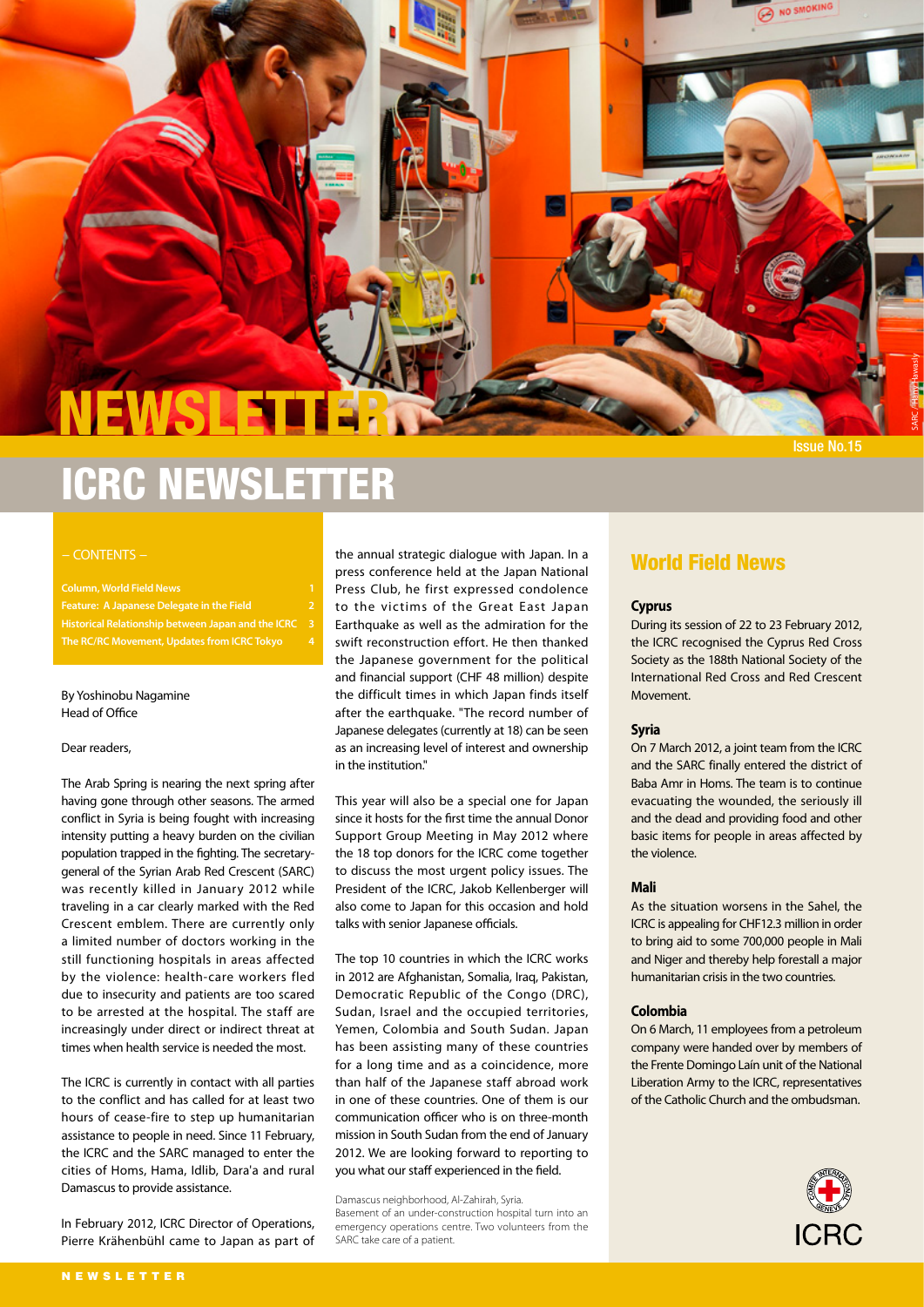## Feature A Japanese Delegate in the Field Interview:

As of March 2012, 15 Japanese delegates are working in conflict areas in the world. One of our delegates dealing with life on the front line talked about her experience working with the ICRC.



#### **Mariko Harada**

Several years of experience working in humanitarian and development field before joining the ICRC in November 2010. Completed her 1st mission in Thailand

and will start working in Mindanao, the Philippines in mid‐March 2012.

#### **Q. Can you tell us about your work in Thailand?**

The ICRC has been working in South Thailand since 2005 due to ongoing violence and unrest in the Muslim majority areas. Our main task was to visit those arrested and detained in relation to security incidents especially under the existing Martial Law and Emergency Decree. We, as the ICRC does elsewhere in the world, spoke to concerned individuals in private, worked with the authorities to ensure humane treatment of detainees and to improve conditions of detentions as needed. We also followed up on possible civilian protection cases, but immediate needs were addressed by the support of the authorities in most cases. Therefore we focused more on addressing medium to longer term impacts and rehabilitating their livelihood by providing productive goods and services.

#### **Q. What did you find most challenging in your work in Thailand?**

Many people may wonder why the ICRC works in a place like Thailand. Indeed, it is not the most typical context that the ICRC works. What the ICRC could do from its mandate,



The ICRC assisted detainees with necessities at the time of Thailand flood in 2011.

fundamental values and available expertise and resources, seemed often rather limited. It was naturally frustrating to many of us in the subdelegation.

#### **Q. What stands out in your memory from your experience in Thailand?**

An unknown and low intensity of situation of violence has been part of peoples' daily life in South Thailand. My work was most of the time 'unglamorous' and maybe non-newsworthy but of course many people left impressions on me, generously sharing with me their thoughts about their life and struggles and what they wished for their family in the future. I think it is a humbling experience to be able to assist their effort to restore their ability to help themselves and therefore their dignity. We have this lady in her 20's who started a sewing business with support from the ICRC. She now manages to raise a little child herself while her husband has been detained for a

prolonged period. She never felt at ease as her husband's cases were still in court, but at least she did not have to worry about supporting her family any longer. I was touched by many individuals I met through my work with the ICRC last year; they stayed strong and tried their best in a difficult situation.

#### **Q. What do you think makes the ICRC unique compared to other organisations?**

The ICRC has access to many places and people, which other organisations might not. Even in South Thailand, we were the only international organisation that had a permanent presence. I also think the fact that the ICRC, keeping its neutrality, works with different stakeholders and delivers its assistance directly by itself strictly based on the needs of the affected, makes the organisation somewhat different from others. I think having personnel with different racial, religious and cultural backgrounds might have an advantage for the organisation. In dealing with different interlocutors and stakeholders, say, promoting international humanitarian law and humanitarian principles, it might help reminding those that these are not Western rules and vaules but are universal that they are obliged to respect.



Supported by the ICRC, Harina (centre), whose husband has been detained, started a sewing business.



Harina gave a dress she made to Ms. Harada as a farewell present.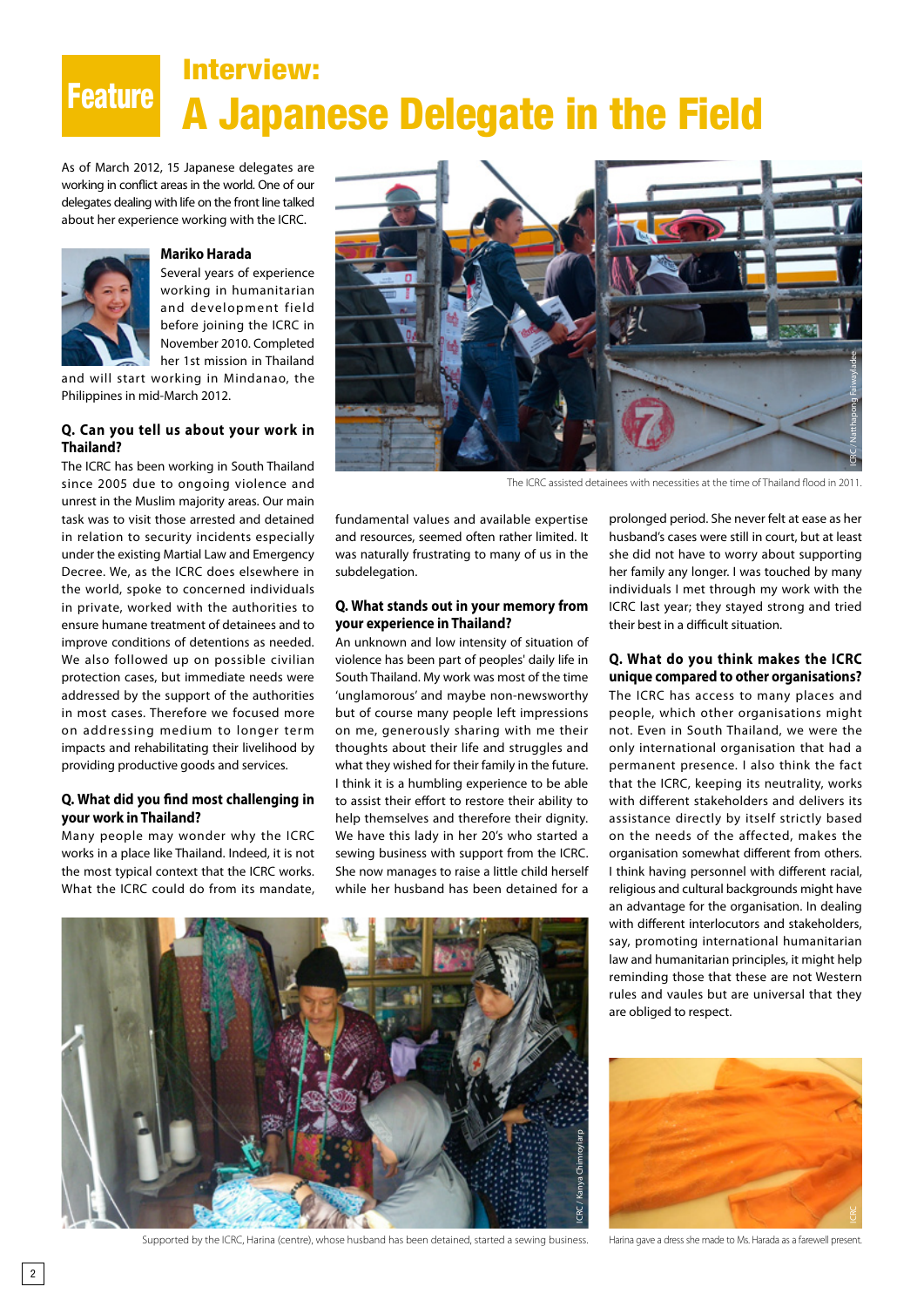# **Historical Relationship between Japan and the ICRC**

A new historical series about Japan-ICRC relationship

### Promotion of the Peacetime Activities

In 1919, after World War 1, the Red Cross activities took a different turn. The importance of peacetime activities was emphasised in the Covenant of the League of Nations, which was a component of the Treaty of Versailles. These new activities were increasingly focused on in line with the need for medical services for injured soldiers and the epidemic in countries devastated by the World War. In particular, the Spanish Cold pandemic, a kind of influenza, that had killed 4,000 to 5,000 people and Typhus, which spread amongst injured soldiers, were seen as two key reasons.

#### **Establishment of the League of the Red Cross Societies**

At the same time, the League of the Red Cross Societies was established as an organisation to coordinate all Red Cross Societies. The League expressed its mission to embark on activities to promote health, prevent diseases and relieve pain throughout the world, which further promoted the Red Cross activities in peacetime.

#### **Key Japanese Contribution in the Establishment of the League**

Prior to the establishment of the League, five Red Cross Societies from US, UK, France, Italy and Japan held a conference at Cannes in France. It is not well known but one of the participants, Dr. Arata Ninagawa, from the Japanese Red Cross Society (JRCS) played a vital role to promote the Red Cross's peacetime activities and then establish the League.

Dr. Ninagawa had visited Red Cross Societies in Europe and the ICRC, as a part of the Japanese Red Cross mission in 1918. In a meeting with the minister of the Home Affairs in Switzerland and at a dinner hosted by the ICRC, he advocated that the Red Cross should work also in

peacetime and the Geneva Conventions should be modified for that purpose. His idea was that "The Red Cross should cooperate each other to relieve people's pain and eliminate injustice". Ms. Cramer, a member of the ICRC, then sent a letter to Dr. Ninagawa saying the ICRC had increased its interests in peacetime activities and had considered conducting research into peacetime activities thanks to his advocacy. Later, Dr. Ninagawa wrote a document for "The Red Cross Magazine" as requested by the ICRC.



Dr. Ninagawa (left) and other members of the research committee for the establishment of the League.

These efforts coupled with Dr Ninagawa's advocacy for the need for peacetime activities led the Red Cross to increase its peacetime activities and to establish the League. "The World's Health", a monthly magazine of the League of the Red Cross, records that "We must not forget that the first specific idea for establishing the League came from Japan".

#### **Peacetime Activities in Japan**

As the League was established, new activities such as "Mother and Child Health Care" and "Red Cross Youth" started worldwide and these also influenced the activities of the JRCS. In Nagasaki and Hyogo, midwives visited mothers with financial difficulties and helped with the birth of their children at no cost. Healthcare centres were also established in several areas and medical examinations and consultation for children under 7 were provided for free of charge.

The "Red Cross Youth" began as an initiative by the Canadian Red Cross Society in 1914 during the World War 1. It began by registering boys who then participated in producing medical dressing that were used in the battlefields of Europe. This then spread to the US when they entered the war in 1917 and the Red Cross Youth expanded the range of its activities to support many other Red Cross activities. After the World War 1, the Red Cross Youth started supporting war orphans. They sent gifts and letters to orphans and this led to increased cultural exchanges between children all over the world. For the purpose of peacekeeping and cultivating future Red Cross human resources, this idea was spread worldwide – that every country should have its own Red Cross Youth.

This worldwide trend reached Japan and the Red Cross Youth activities began in earnest. At the time of the Great Kanto Earthquake in 1923, they took part in providing food and water and delivering daily supplies to people affected by the earthquake. The Japanese Red Cross Youth members also had international exchange programmes and exchanged gifts such as albums and dolls with 30 countries across Europe, Asia and South America. In the Matsue chapter in the western part of the country, they held an exhibition of gifts from foreign countries. According to the records, the children were thrilled with the gifts from the US, which had been sent as Christmas presents.

End



JRCS conducted medical examinations for children.

| Reference<br>Takashi Masui "Sekai to Nippon no Sekijuji" Times, 1999<br>"Jindo - Sono Ayumi – Nippon Sekijujisha Hyakunenshi" JRCS,1979<br>Compiled by the JRCS "Nippon Sekijujishashi Zokkou" Vol.2, 1929<br>Translated and witten by Narumi Ota, Chapter 11, "Sekijujisha Renmei no Seiritsu no Jitsujo"<br>"Sekijuji no Izumi wo Motomete- Episodo de Tsuzuru Sekijuji no Kokoro" JRCS, 1999 |                                                  |      | Compiled by Fumitaka Kurosawa "Nippon Sekijujisha to Jindo Enjo" University of Tokyo Press, 2009<br>"Kokusai Sekijuji no Shikumi to Katsudo" JRCS, 2007<br>"Sekijuji Shimbun" Vol.736, 2001, Vol.850, 2011<br>Andre Durand "History of the International Committee of the Red Cross, from SARAJEVO to<br>HIROSHIMA", Henry Dunant Institute Geneva, 1984 |      |                                                      |
|-------------------------------------------------------------------------------------------------------------------------------------------------------------------------------------------------------------------------------------------------------------------------------------------------------------------------------------------------------------------------------------------------|--------------------------------------------------|------|----------------------------------------------------------------------------------------------------------------------------------------------------------------------------------------------------------------------------------------------------------------------------------------------------------------------------------------------------------|------|------------------------------------------------------|
| 1863                                                                                                                                                                                                                                                                                                                                                                                            | Establishment of the International Committee for | 1877 | The battles of the Southwestern Rebellion                                                                                                                                                                                                                                                                                                                | 1937 | Sino-Japanese War                                    |
|                                                                                                                                                                                                                                                                                                                                                                                                 | the Relief of the Wounded                        |      | Establishment of the Philanthropic Society in Japan                                                                                                                                                                                                                                                                                                      | 1939 | World War 2                                          |
| 1864                                                                                                                                                                                                                                                                                                                                                                                            | Signing of the first Geneva Convention           | 1886 | Signing of Japan to the second Geneva Convention                                                                                                                                                                                                                                                                                                         | 1941 | The Pacific War                                      |
| 1867                                                                                                                                                                                                                                                                                                                                                                                            | The first Red Cross International Conference     | 1887 | Renamed JRCS                                                                                                                                                                                                                                                                                                                                             | 1942 | Establishment of the representative office of the    |
|                                                                                                                                                                                                                                                                                                                                                                                                 | Paris World Expo                                 |      | JRCS recognised as a National Society by the ICRC                                                                                                                                                                                                                                                                                                        |      | ICRC in Japan                                        |
| 1871                                                                                                                                                                                                                                                                                                                                                                                            | Iwakura Mission                                  | 1894 | Japanese-Sino War                                                                                                                                                                                                                                                                                                                                        | 1945 | Atomic bombing of Hiroshima and Nagasaki             |
| 1873                                                                                                                                                                                                                                                                                                                                                                                            | Vienna World Expo                                | 1904 | Japanese-Russo War                                                                                                                                                                                                                                                                                                                                       |      | End of the World War 2                               |
|                                                                                                                                                                                                                                                                                                                                                                                                 | Meeting of Iwakura Mission and Moynier, the      | 1914 | World War 1                                                                                                                                                                                                                                                                                                                                              | 1949 | Establishment of the four Geneva Conventions         |
|                                                                                                                                                                                                                                                                                                                                                                                                 | Chairman of the International Committee for      | 1919 | Establishment of the IFRC                                                                                                                                                                                                                                                                                                                                | 1953 | Accession of Japan to the four Geneva Conventions    |
|                                                                                                                                                                                                                                                                                                                                                                                                 | Relief to the Wounded                            | 1920 | Three JRCS nurses receive a prize of the                                                                                                                                                                                                                                                                                                                 | 1977 | <b>Establishment of the two Additional Protocols</b> |
| 1876                                                                                                                                                                                                                                                                                                                                                                                            | Renamed to the International Committee of the    |      | Nightingale Medal                                                                                                                                                                                                                                                                                                                                        | 2004 | Accession of Japan to the two Additional Protocols   |
|                                                                                                                                                                                                                                                                                                                                                                                                 | <b>Red Cross</b>                                 | 1931 | Manchurian Incident                                                                                                                                                                                                                                                                                                                                      | 2009 | Establishment of the ICRC Tokyo Office               |